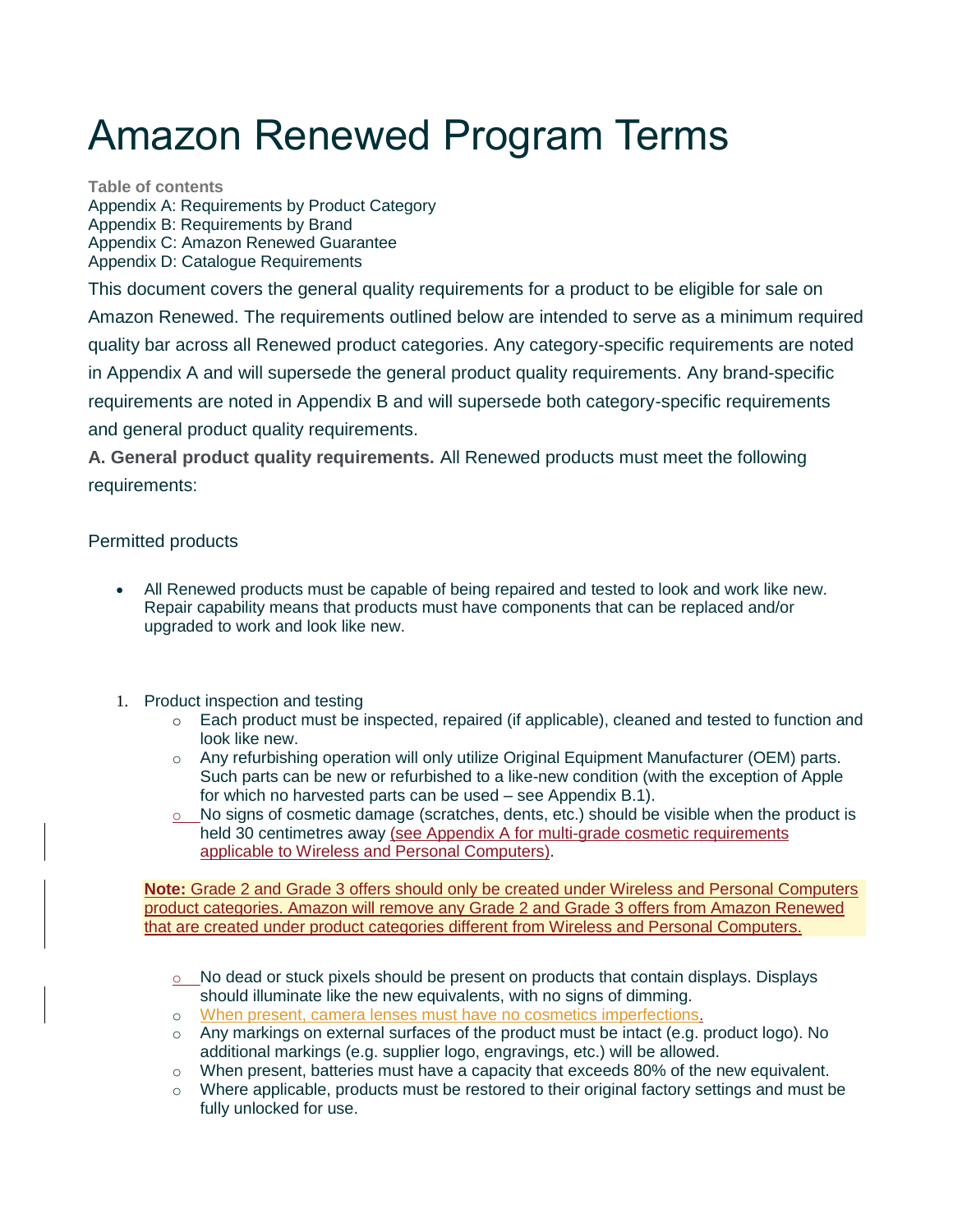- $\circ$  Where applicable, products must be upgradeable to the latest firmware supported by the OEM.
- 2. Accessories
	- $\circ$  Products must include all accessories that come with a new equivalent (see Appendix A and B for any exceptions).
	- o Accessories may not be sold as standalone ASINs.
	- o Only OEM accessories will be utilized. The accessories can be new or refurbished to a likenew condition (see Appendix A and B for any exceptions). Consumable accessories (for example, air and water filters, brushes, strings, etc.) must be in new condition.
	- $\circ$  Where applicable, wall plugs must be compatible to the region where the product is sold. Adapters are not allowed as an alternative.
	- $\circ$  Products that come with a remote control should have a remote control that is already paired with the receiver. Alternatively, the package must contain an instruction manual on how the customer can pair the remote with the receiver and troubleshoot communication issues.
- 3. Instruction Manuals
	- o While not required, inclusion of instruction manuals is highly encouraged in order to provide a better customer experience and aid in the reduction of negative reviews and product returns. In the absence of physical instruction manuals, a link or reference to the manufacturer's instruction manual should be included, when possible.
	- o Original instruction manuals must be included where required by law.
	- o Safety instructions must be included where required by law.
- 4. End User Data
	- $\circ$  Seller must perform a complete forensic destruction of all personally identifiable information (PII) and all other data that originated with or related to an end user contained on or in any hardware, software, or media component of each product before sale. Examples of such end user data include but are not limited to name, date of birth, fingerprints or other biometric data, social security number, street address, email address, cloud storage account, and credit card information
	- $\circ$  Any end user data must be removed in accordance with the National Institute of Standards and Technology (NIST) Standard on Media Sanitization or other applicable local regulations and standards. Please refer to NIST-SP.800-88.rev.1 for additional information.
- 5. Packaging
	- $\circ$  Products must be packaged either in their original packaging or in a new cardboard box. No product can be mailed in an envelope or padded envelope.
	- $\circ$  Packaging must be clean and free of any damage, markings and non-product related labels and stickers.
	- $\circ$  If original packaging is used, the serial numbers on the box and the product must match. In addition, labelling must be applied on at least two sides of the package, explicitly identifying the product as "Renewed", "Refurbished", "Remanufactured" or other applicable derivative.
	- $\circ$  Products and accessories must be compartmentalized and must not be in direct contact with each other. They will be secured and not able to move inside the box during handling and shipping.
	- $\circ$  Product packaging must successfully pass drop-tests based on widely adopted standards like those of the International Safe Transit Association (ISTA).
	- $\circ$  All shipment of products containing lithium batteries (both lithium ion and lithium metal) are classified as Class 9 – Miscellaneous Dangerous Goods. Please refer to [IATA](https://www.iata.org/Pages/default.aspx) and [ICAO](https://www.icao.int/Pages/default.aspx) requirements as the product might require proper identification, classification, packaging, marking and labelling.
- **B. Product Sourcing & Distribution.** As per Amazon's policy on parallel imports (Refer

to [Europe Tax and Regulatory Considerations\)](https://sellercentral-europe.amazon.com/gp/help/201468410), all Renewed products must be authorized for sale in the European Economic Area (EEA) and/or the United Kingdom (as the case may be). Sellers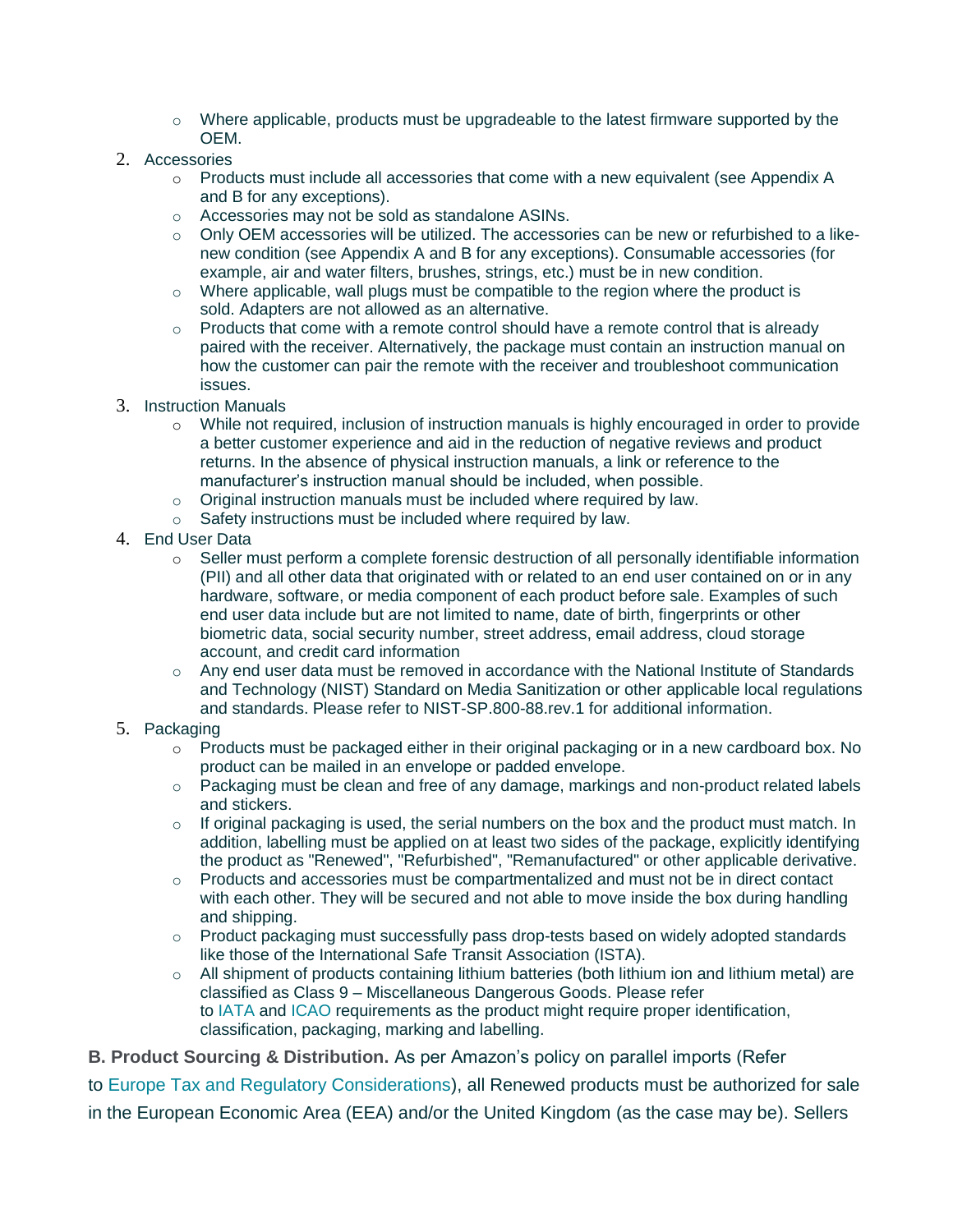listing products sourced outside the EEA and/or the UK (as the case may be) must seek expert legal advice and make sure the rights owner does not object to such parallel import.

**C. Quality Controls and Enforcement**

- 1. Seller Quality Management System (QMS)
	- o The seller will maintain an internal QMS that enables the timely identification and reduction of product quality and operational defects. While certification is currently not required, adherence to the ISO 9001 policies and guidelines is highly encouraged.
- 2. Performance Monitoring
	- o Sellers must meet the following performance metrics:
		- Order Defect Rate <  $0.8\%$
		- Renewed Seller % of Negative Reviews (1- and 2-star reviews) < 1.0% (as a percentage of total orders)
		- Product Quality Return Rate < 8.0% (returns for product quality reasons as a percentage of all items shipped)
		- Seller's overall Average Product Rating (APR) should be > 4.0
	- $\circ$  Amazon Renewed reserves the right to conduct test buys to ensure compliance with the programme's requirements. Products purchased for this purpose will be returned to the seller as per the regular returns process and will not affect any performance metrics.

Details on guidelines, expectations and enforcement mechanisms can be found on Seller Central. Once approved to sell on Amazon Renewed, you can access your Seller Central Quality Reports page [here.](https://sellercentral-europe.amazon.com/gc/renewed/quality-score-dashboard)

# Appendix A: Requirements by Product Category

- 1. Wireless
	- o All devices must undergo diagnostic tests with the use of external applications in order to ensure functionality and data sanitisation. Said devices must be restored to their original factory settings.
	- $\circ$  All devices must undergo IMEI checks to ensure that they are not blocklisted or stolen. You must ensure that (a) all mobile wireless phone devices undergo IMEI checks; (b) you carry out mobile wireless phone devices tests by using a diagnostic test software which must, at minimum, ensure that each device has: (1) Battery capacity > 80%, (2) Front/rear cameras functional operation, (3) Microphone/audio functional operation (including operation of buttons are defect free), (4) Touchscreen functional operation, (5) Phone not network restricted/on block list, (6) Wi-Fi functionality, and (7) Data erasure and restore to original factory reset; (c) you maintain records that link all IMEI checks and mobile wireless phone devices tests pertaining to each of such devices for at least 180 days to support periodic inventory and order-level audits.
	- $\circ$  Merchant-Fulfilled Network (MFN) sellers must maintain traceability between IMEI checks, mobile wireless phone test records, and Amazon Order ID.
	- $\circ$  Smartphones with a built-in, mandatory camera shutter sound will not be permitted to be sold on Amazon Renewed (e.g. select smartphones originating from Japan or South Korea).
	- $\circ$  Phones that are branded and/or locked to a specific network are not permitted.
	- o Headphones and SIM cards are not mandatory.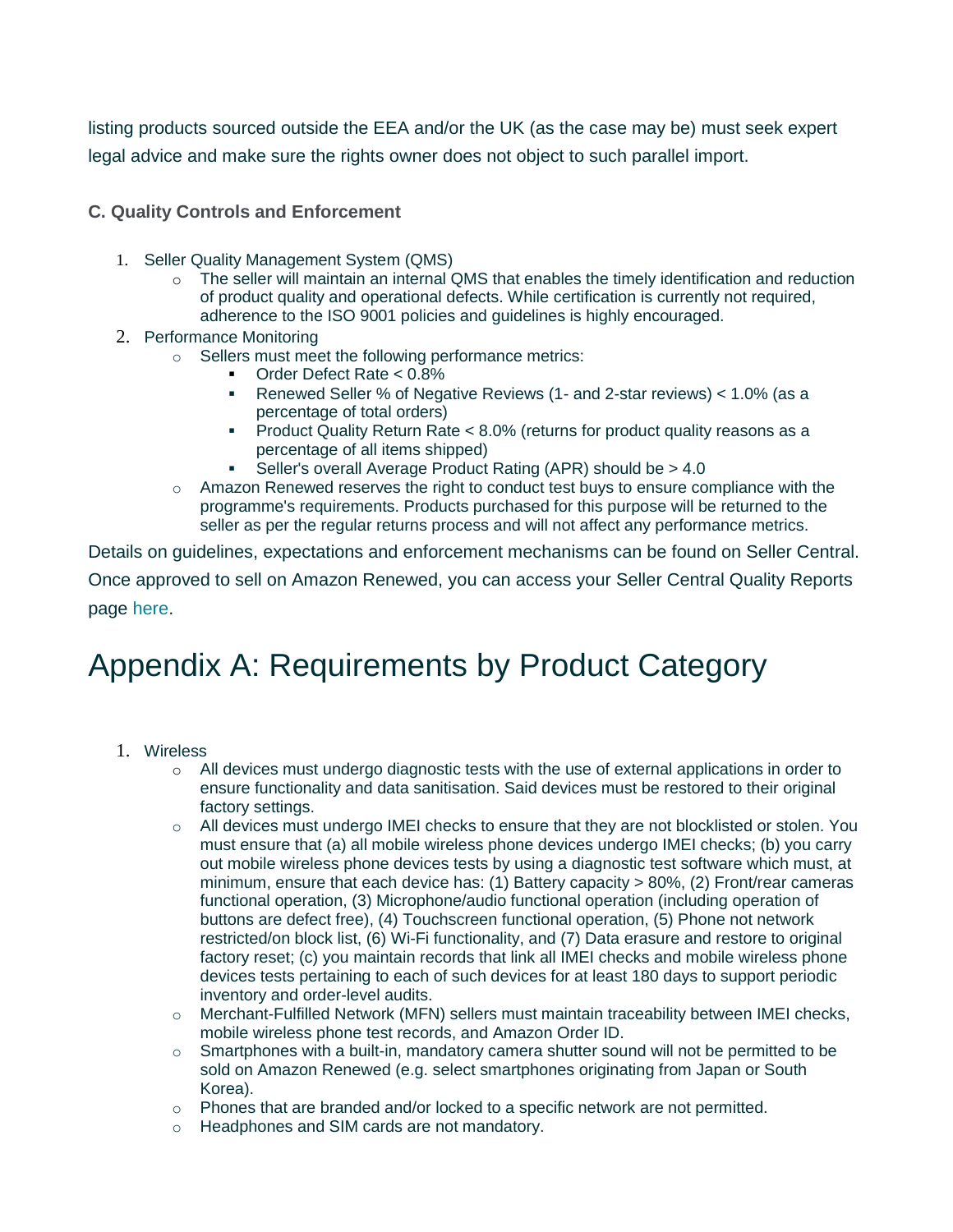- o Any device that requires a SIM card must carry a SIM removal tool (original or generic).
- o While highly encouraged, the use of OEM accessories like cables and wall chargers is not required.
- $\circ$  Screen protectors are encouraged but not required. Screen protection should come in the form of device seal wraps that can be removed upon unboxing, not tempered glass/ liquid screen protectors that remain attached to the device.
- $\circ$  All products must fully work in the country of the Amazon Store in which they are listed. This includes, but is not limited to: wall plugs, charger voltage and frequency, cellular connectivity on all bands (including 4G, LTE and 5G), and ability to set the product to the language of the marketplace, if applicable.
- o The following cosmetic grades applies to wireless phone devices and smartwatches:

|                   | <b>Display</b>                            | <b>Body</b>                                              |
|-------------------|-------------------------------------------|----------------------------------------------------------|
| Grade 1 -         | No cosmetics imperfections                | Cosmetic imperfections, if present, are only a small     |
| <b>Excellent</b>  |                                           | number of very light micro scratches, invisible when     |
| condition         |                                           | holding the product 30 centimeters away.                 |
| Grade 2 -         | No cosmetics imperfections                | It may have light scratches, barely visible when         |
| Good              |                                           | holding the product 30 centimeters away and              |
| condition         |                                           | imperceptible to the touch. It does not have cracks on   |
|                   |                                           | rear glass covers, if part of the product.               |
| Grade 3 -         | It may have a small number of light and   | It may have scratches visible when holding the           |
| <b>Acceptable</b> | superficial scratches, invisible when the | product 30 centimeters away and perceptible to the       |
| condition         | screen is on. It does not have cracks or  | touch. It may have a maximum of three minor dents.       |
|                   | major imperfections resulting in dead     | It does not have cracks on rear glass covers, if part of |
|                   | or stuck pixels                           | the product.                                             |

- 2. Personal Computers
	- $\circ$  All Microsoft laptops, tablets and PCs must come pre-installed with a Windows operating system that is supported by Microsoft.
	- $\circ$  All Microsoft laptops, tablets and PCs must be equipped with authentic software licenses, as evidenced by the availability of a Genuine Certificate of Authenticity (COA) provided by a Microsoft Authorized Refurbisher.
	- o All laptops, tablets and PCs, operating on CHROME operating system, must come preinstalled with a CHROME operating system that is supported by Google. All CHROME devices must be eligible for Auto Update Support for at least one year in order to be listed on Amazon Renewed. The list with every model's Automatic Update Expiration date is available on [this page.](https://support.google.com/chrome/a/answer/6220366) Sellers must consult the list before listing a CHROME device on Amazon Renewed.
	- $\circ$  The use of OEM accessories (e.g. keyboards and mice) is encouraged (but not required). Any generic accessories must be compatible with regional requirements where the product is sold.
	- o During packaging, monitor screens will be separated from their base and any other attachments, when possible.

|                  | <b>Display</b>             | <b>Keyboard and Trackpad</b> | <b>Body</b>                         |
|------------------|----------------------------|------------------------------|-------------------------------------|
| Grade 1 -        | No cosmetics imperfections | No cosmetics imperfections   | Cosmetic imperfections, if          |
| <b>Excellent</b> |                            |                              | present, are only a small number    |
| condition        |                            |                              | of very light micro scratches,      |
|                  |                            |                              | invisible when holding the          |
|                  |                            |                              | product 30 centimeters away.        |
| Grade 2 -        | No cosmetics imperfections | It may have light scratches, | It may have light scratches, barely |
| Good             |                            | barely visible when holding  | visible when holding the product    |
| condition        |                            | the product 30 centimeters   |                                     |

o The following cosmetic grades applies to laptops: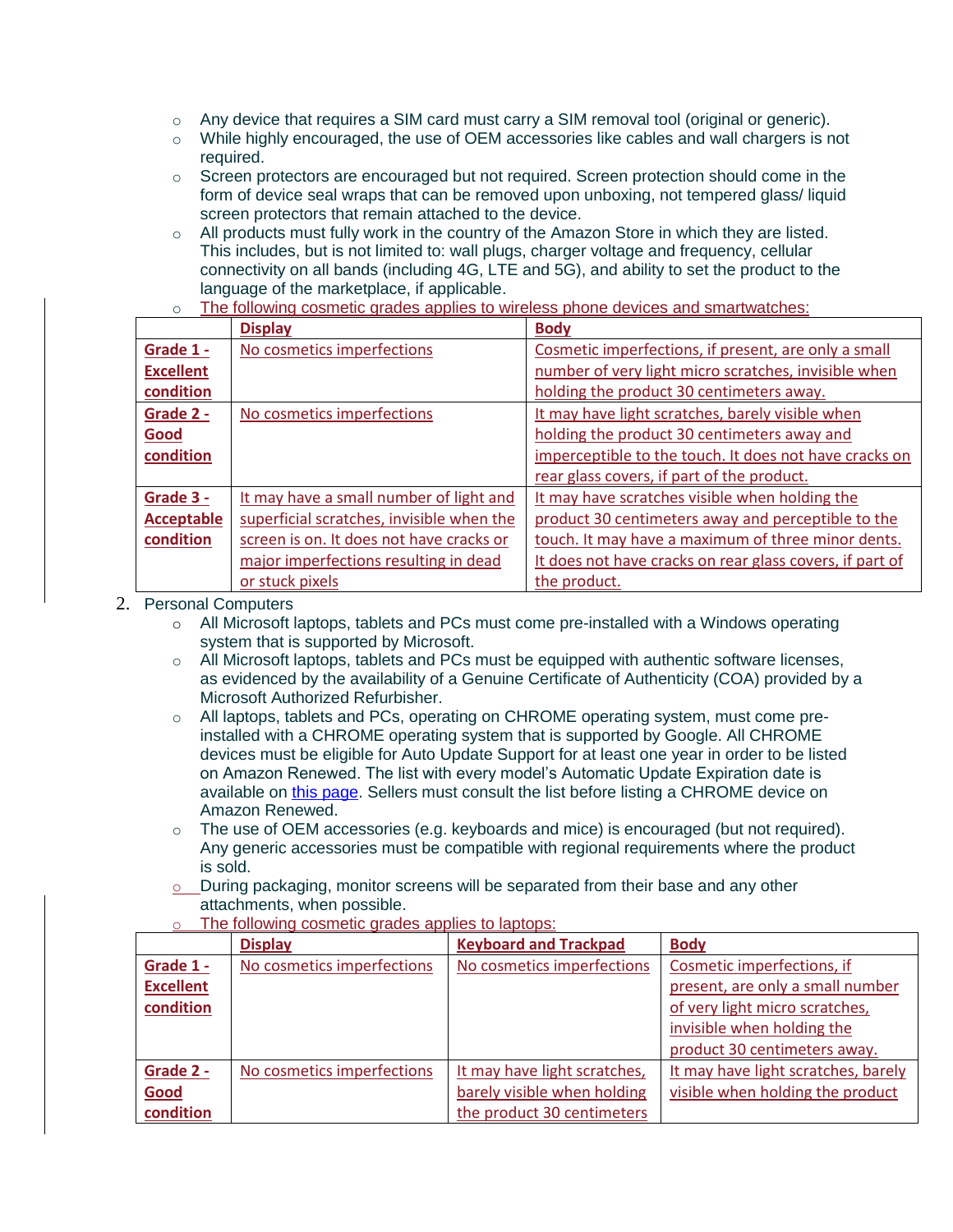|                                                                                                        |                                                                                              |                              | away and imperceptible to                                | 30 centimeters away and                                                                       |
|--------------------------------------------------------------------------------------------------------|----------------------------------------------------------------------------------------------|------------------------------|----------------------------------------------------------|-----------------------------------------------------------------------------------------------|
|                                                                                                        |                                                                                              | the touch                    |                                                          | imperceptible to the touch.                                                                   |
| Grade 3 -                                                                                              | It may have a small number                                                                   | It may have light scratches, |                                                          | It may have scratches visible                                                                 |
| <b>Acceptable</b>                                                                                      | of light and superficial                                                                     | barely visible when holding  |                                                          | when holding the product 30                                                                   |
| condition                                                                                              | scratches, invisible when the                                                                |                              | the product 30 centimeters                               | centimeters away and perceptible                                                              |
|                                                                                                        | screen is on. It does not                                                                    |                              | away and imperceptible to                                | to the touch. It may have a                                                                   |
|                                                                                                        | have cracks or major                                                                         | the touch                    |                                                          | maximum of three minor dents.                                                                 |
|                                                                                                        | imperfections resulting in                                                                   |                              |                                                          |                                                                                               |
|                                                                                                        | dead or stuck pixels                                                                         |                              |                                                          |                                                                                               |
| $\circ$                                                                                                | The following cosmetic grades applies to tablets:                                            |                              |                                                          |                                                                                               |
|                                                                                                        | <b>Display</b>                                                                               |                              | <b>Body</b>                                              |                                                                                               |
| Grade 1 -                                                                                              | No cosmetics imperfections                                                                   |                              | Cosmetic imperfections, if present, are only a small     |                                                                                               |
| <b>Excellent</b>                                                                                       |                                                                                              |                              |                                                          | number of very light micro scratches, invisible when                                          |
| condition                                                                                              |                                                                                              |                              | holding the product 30 centimeters away.                 |                                                                                               |
| Grade 2 -                                                                                              | No cosmetics imperfections                                                                   |                              | It may have light scratches, barely visible when         |                                                                                               |
| Good                                                                                                   |                                                                                              |                              | holding the product 30 centimeters away and              |                                                                                               |
| condition                                                                                              |                                                                                              |                              |                                                          | imperceptible to the touch. It does not have cracks                                           |
|                                                                                                        |                                                                                              |                              |                                                          | on rear glass covers, if part of the product.                                                 |
| Grade 3 -                                                                                              | It may have a small number of light and                                                      |                              | It may have scratches visible when holding the           |                                                                                               |
| <b>Acceptable</b>                                                                                      | superficial scratches, invisible when the                                                    |                              | product 30 centimeters away and perceptible to the       |                                                                                               |
| condition                                                                                              | screen is on. It does not have cracks or                                                     |                              | touch. It may have a maximum of three minor dents.       |                                                                                               |
|                                                                                                        | major imperfections resulting in dead                                                        |                              | It does not have cracks on rear glass covers, if part of |                                                                                               |
|                                                                                                        | or stuck pixels                                                                              |                              | the product.                                             |                                                                                               |
| $\circ$                                                                                                | The following cosmetic grades applies to Desktop PCs:                                        |                              |                                                          |                                                                                               |
|                                                                                                        | <b>Body</b>                                                                                  |                              |                                                          |                                                                                               |
| Grade 1 -                                                                                              | Cosmetic imperfections, if present, are only a small number of very light micro scratches,   |                              |                                                          |                                                                                               |
| <b>Excellent</b>                                                                                       | invisible when holding the product 30 centimeters away.                                      |                              |                                                          |                                                                                               |
| condition                                                                                              |                                                                                              |                              |                                                          |                                                                                               |
| Grade 2 -                                                                                              | It may have light scratches, barely visible when holding the product 30 centimeters away and |                              |                                                          |                                                                                               |
| Good                                                                                                   | imperceptible to the touch.                                                                  |                              |                                                          |                                                                                               |
| condition                                                                                              |                                                                                              |                              |                                                          |                                                                                               |
| Grade 3 -                                                                                              |                                                                                              |                              |                                                          | It may have scratches visible when holding the product 30 centimeters away and perceptible to |
| <b>Acceptable</b>                                                                                      | the touch. It may have a maximum of three minor dents.                                       |                              |                                                          |                                                                                               |
| condition                                                                                              |                                                                                              |                              |                                                          |                                                                                               |
| 3. Printers and Cartridges                                                                             |                                                                                              |                              |                                                          |                                                                                               |
| Printing cartridges must be removed from the printer and placed inside a sealed plastic bag<br>$\circ$ |                                                                                              |                              |                                                          |                                                                                               |

- - to prevent ink or powder from leaking into the box.
	- $\circ$  Moving parts such as doors and print heads must be taped and secured during transit. External paper trays must be disconnected and packed separately.
	- o Renewed ink and toner cartridges (re-manufactured, refurbished, refilled or other derivative) will not be allowed under stand-alone ASINs.
- 4. Small Kitchen Appliances
	- $\circ$  Food processing products will only contain material that is compliant with applicable laws. All surfaces that could be in direct contact with food or liquids must be cleaned and sanitized in accordance with local regulations and standards.
	- o Upon cleaning and prior to packaging, all products must be thoroughly dried. Products containing liquid tanks (e.g., espresso machine boilers, tea kettles, etc.) must be drained in full.
	- o No external stains or signs of calcified water should be visible on any of the external surfaces, when the product is held 30 centimetres away.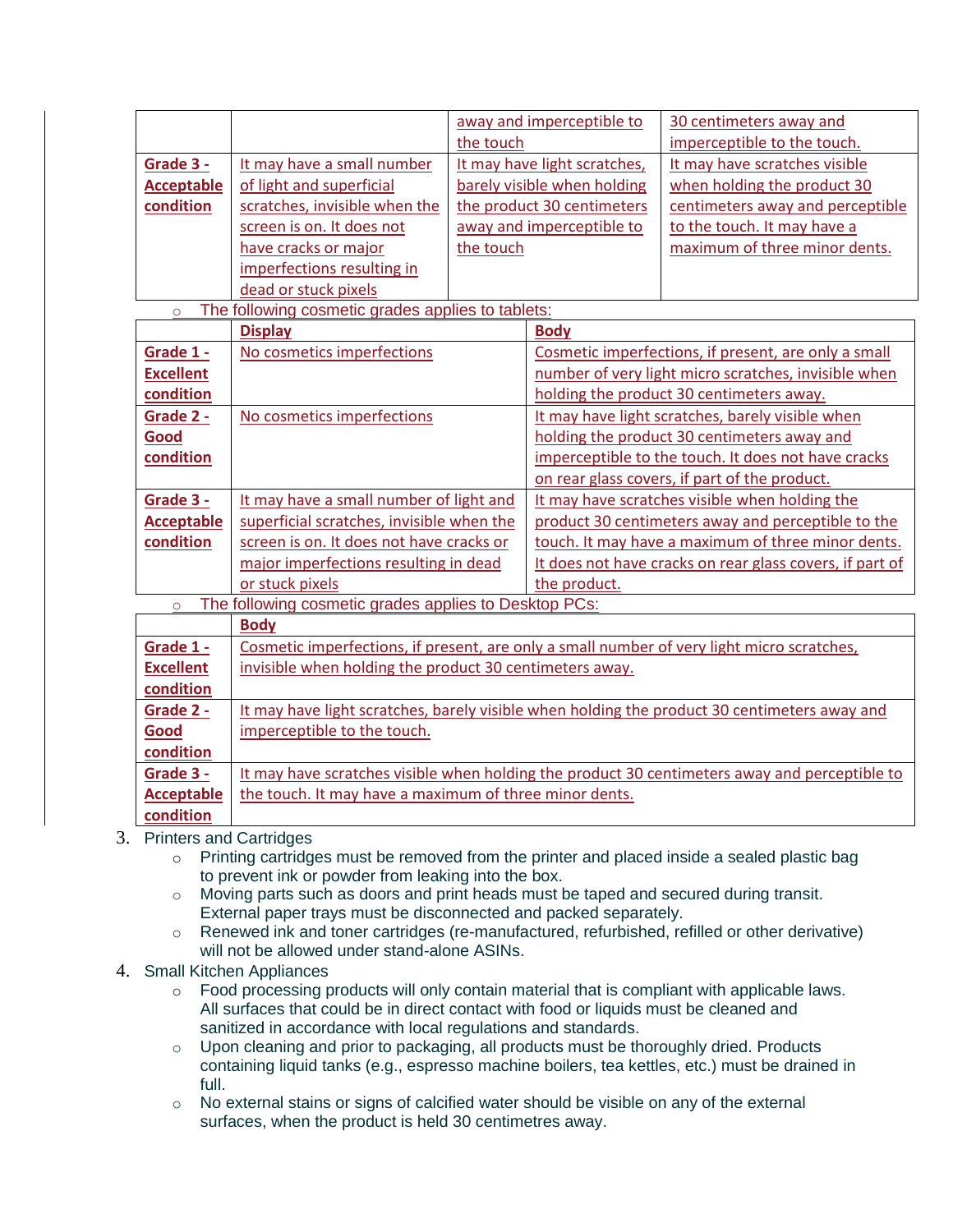- o Moving parts such as doors, trays and containers must be taped and secured during transit.
- 5. Power Tools, Lawn and Garden Equipment
	- $\circ$  Products under these categories might be sold without their accessories, as long as this is clearly communicated through the Amazon product listing page.
	- o Petrol-operated products must be fully drained and wrapped in plastic bags in order to avoid any leaks and contamination within the package.
- 6. Video game consoles
	- o Gaming consoles must be tested for overheating and ensure full functionality of the optical disc drive or cartridge slot, and of all input and output ports (for example: A/C power, video, gaming controller, memory card).
	- $\circ$  Remote controller buttons, joysticks and connectivity (both wired and wireless) must be fully functional. Remote controllers sold in bundles must be pre-paired with their gaming console.

### Appendix B: Requirements by Brand

- 1. Apple
	- o The Renewed store currently supports certain Apple iPhone models only. A list of supported models can be found [here.](https://sellercentral-europe.amazon.com/gp/help/G201648580)
	- $\circ$  Apple-branded (OEM) charging cables and wall chargers will not be permitted with iPhone products. Only generic accessories that are purchased directly from an approved list of authorized brands will be permitted. All charging cables must be Mfi ('Made for iPhone') certified and all chargers must be CE (Europe), UKCA and/or UK(NI) safety certified (as the case may be). You can find the approved list of authorized iPhone accessory brands [here.](https://sellercentral-europe.amazon.com/gp/help/G201648580)
	- $\circ$  For non-iPhone Apple products, the use of OEM accessories is encouraged but not mandatory. If generic accessories are used, cables must be Mfi ('Made for iPhone') certified and chargers must be CE, UKCA and/or UK(NI) safety certified (as the case may be).
	- $\circ$  As part of the restoration to original factory settings, under Paragraph A.1.g., the "Find my iPhone" (or equivalent feature) must be disabled from all devices.
	- $\circ$  Apple accessories and parts including chargers, charging cables, and earphones are not permitted to be sold as standalone products.
	- o The use of harvested or refurbished Apple batteries is not allowed, for any of the Apple product categories. Any potential battery swaps will require the use of new Apple batteries only.
	- o The sale of Beats by Dre headphones is not permitted.

### Appendix C: Amazon Renewed Guarantee

All Renewed Products, with the exception of Amazon Devices (for example: Echo, Fire), are covered by the Amazon Renewed Guarantee, which will be honored by you. In addition, you are allowed to offer your own guarantee on a voluntary basis to the customer ("Voluntary Guarantee"). Amazon is not responsible for any claim related to Voluntary Guarantees you may offer.

- 1. **Conditions:**
	- a. All Renewed products, with the exception of Amazon Devices (for example: Echo, Fire) sold in the Amazon Renewed store are part of the Amazon Renewed Guarantee.
	- b. Merchant Fulfilled Network (MFN) sellers must opt in to prepaid return mailing labels within Seller Central to make their Renewed products listings eligible for the Amazon Renewed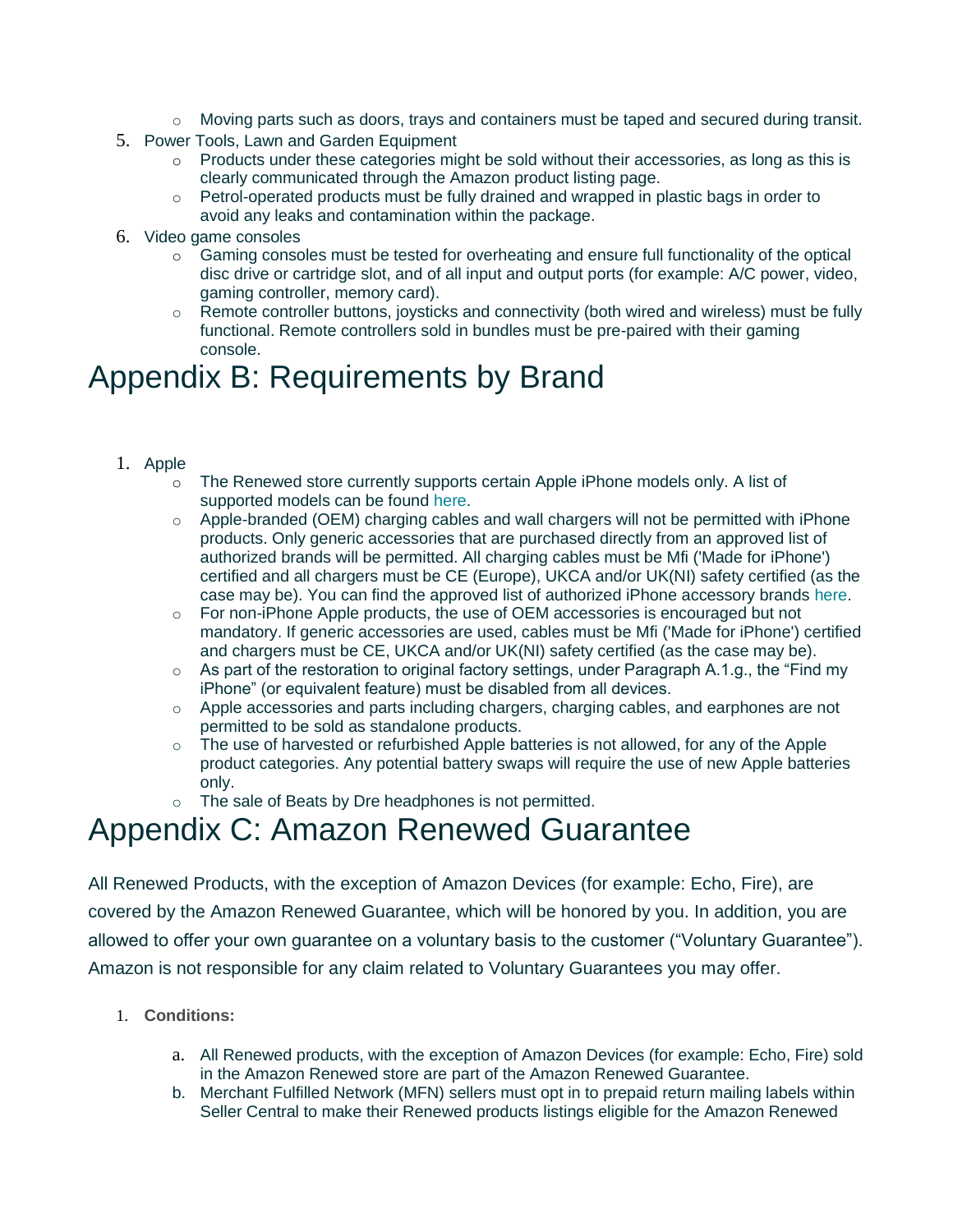Guarantee. Lack of compliance may result in the removal of Amazon Renewed selling privileges.

- c. Fulfillment by Amazon (FBA) sellers are automatically eligible for the Amazon Renewed Guarantee.
- d. The provisions concerning claims under the A-to-z Guarantee set forth under your Amazon Services Europe Business Solutions Agreement will apply to claims under the Amazon Renewed Guarantee.
- 2. **Type of coverage:**
	- a. If the product does not work as expected, Renewed customers will be able to access Amazon's "Talk to the Expert" support team.
	- b. If the "Talk to the Expert" support team does not fix the issue or if a customer continues to not be satisfied with the product, Renewed customers will have the right to return the defective product and receive either:
		- i. a replacement unit of the same model, color, and version of the originally purchased unit, if one is available, or
		- ii. a refund.
	- c. Theft, accidental damage, and problems associated with software or data loss are not covered under the guarantee.
- 3. **Period of coverage:** The Amazon Renewed Guarantee will be valid for one year after a customer's receipt of a Renewed product sold in a European Amazon Renewed store.
- 4. **Amazon Renewed Program Insert:** Every Renewed product must come with the Amazon Renewed Program Insert, which contains general information about the Amazon Renewed program and Amazon customer service contact information. You can find the link to download the Amazon Renewed Program Insert template under the Amazon Renewed help page.

**Note:** Neither the Amazon Renewed Guarantee nor the Voluntary Guarantee affect the consumer's rights under the [A-to-z Guarantee.](https://sellercentral-europe.amazon.com/gp/help/27951)

## Appendix D: Catalogue Requirements

Renewed sellers must comply with the following Renewed catalogue requirements in addition to the product detail page rules:

- 1. **Renewed Product Listing**
	- $\circ$  Renewed products must be listed under the original brand of the product offered. You cannot use your seller name under the product's brand attribute.
	- $\circ$  You are not allowed to include references to a seller name or a seller brand on the Product Listing (detail) page. This applies to the main content as well as the product title, description, bullet points, pictures, or any other place on the detail page. Content will only contain references to the original brand of the product.
	- $\circ$  You are not allowed to include content that refers to warranty terms or processes that are different from the Renewed Warranty Requirements.
	- $\circ$  Listing in bundles (such as a mobile device with a protective case) is not permitted.
- 2. **Renewed ASIN creation**
	- o You are not allowed to create multiple ASINs for the same Renewed product.
	- o To create a Renewed ASIN you will use the Renewed ASIN Creation tool. When an equivalent New ASIN is not available and requires you to create a new Renewed ASIN manually, you must indicate the term "(Renewed)" in parentheses in the suffix of the title.
	- $\circ$  You are not allowed to create new Renewed Apple ASINs. If you need a Renewed Apple ASIN that is not already in the Renewed Catalogue, you must request creation through Selling Partner Support.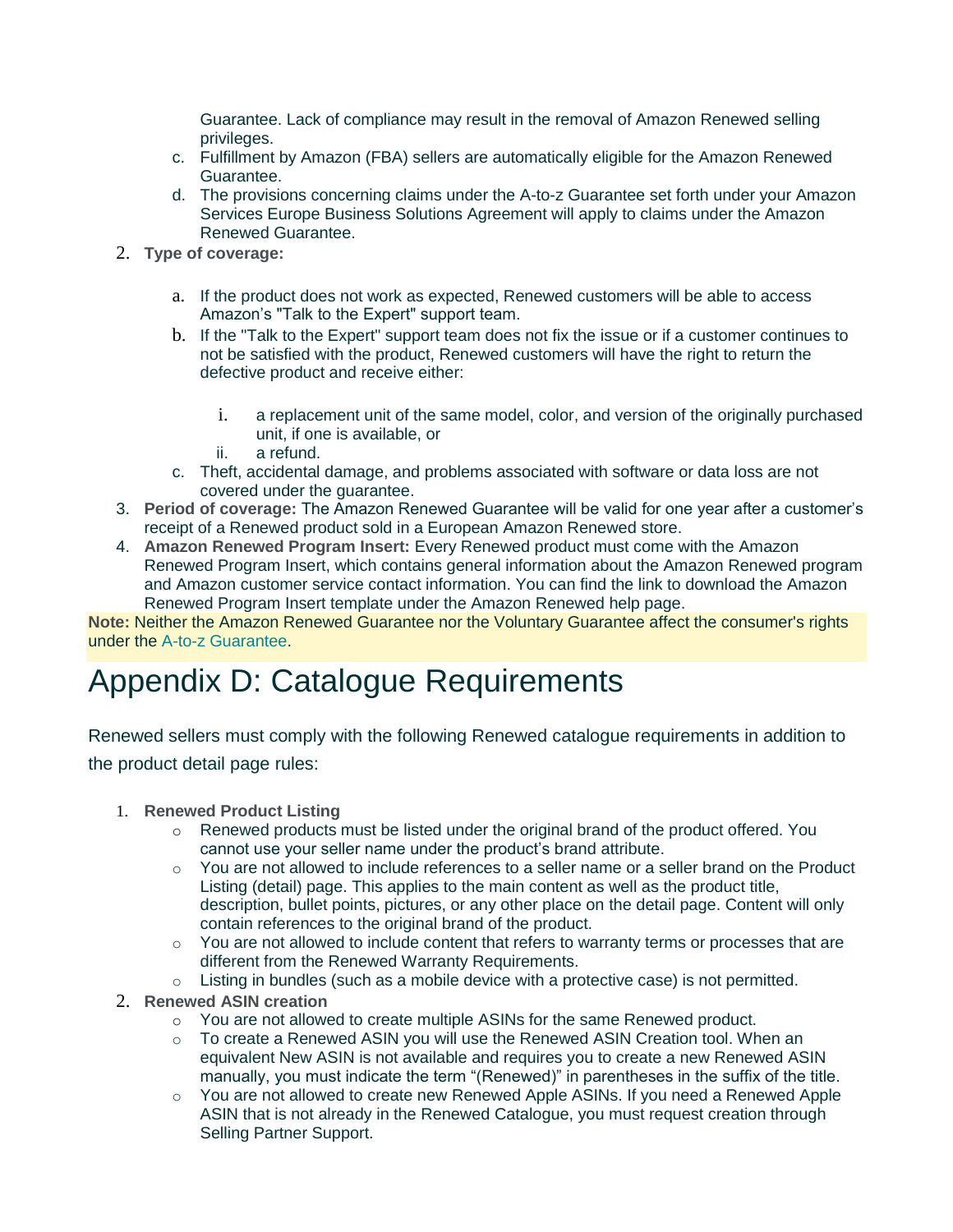#### **3. Listing restrictions**

- o All Renewed products must be capable of being repaired/refurbished and tested to look and work like new in accordance with our Amazon Renewed Program Terms. Repair/refurbish capability means that products must have electrical and/or mechanical components that can be replaced and/or upgraded to new or like-new condition.
- o To ensure a positive customer experience, Amazon will remove any products from Amazon Renewed that are not capable of being repaired/refurbished, pose a hygienic or safety risk or violate any other Amazon policies.
- 4. Below is a list of permitted products:

| <b>Allowed Products</b>                        |  |  |
|------------------------------------------------|--|--|
| Air conditioners                               |  |  |
| Audio Receivers & Amplifiers                   |  |  |
| Blu-ray & DVD Players                          |  |  |
| Cameras                                        |  |  |
| Car Stereos, Security, Video & Radar Detectors |  |  |
| Chain Saws, Pole Saws & Log Splitters          |  |  |
| Chippers, Shredders & Mulchers                 |  |  |
| Dehumidifiers                                  |  |  |
| Digital Antennas                               |  |  |
| <b>Digital Musical Instruments</b>             |  |  |
| <b>Electric Ceiling Fans</b>                   |  |  |
| <b>Electrical Floor Cleaning Devices</b>       |  |  |
| <b>Embroidery Machines</b>                     |  |  |
| <b>Fitness Machines</b>                        |  |  |
| <b>Fitness Watches</b>                         |  |  |
| Generators                                     |  |  |
| <b>GPS</b> Devices                             |  |  |
| Graphing & Scientific Calculators              |  |  |
| Headphones                                     |  |  |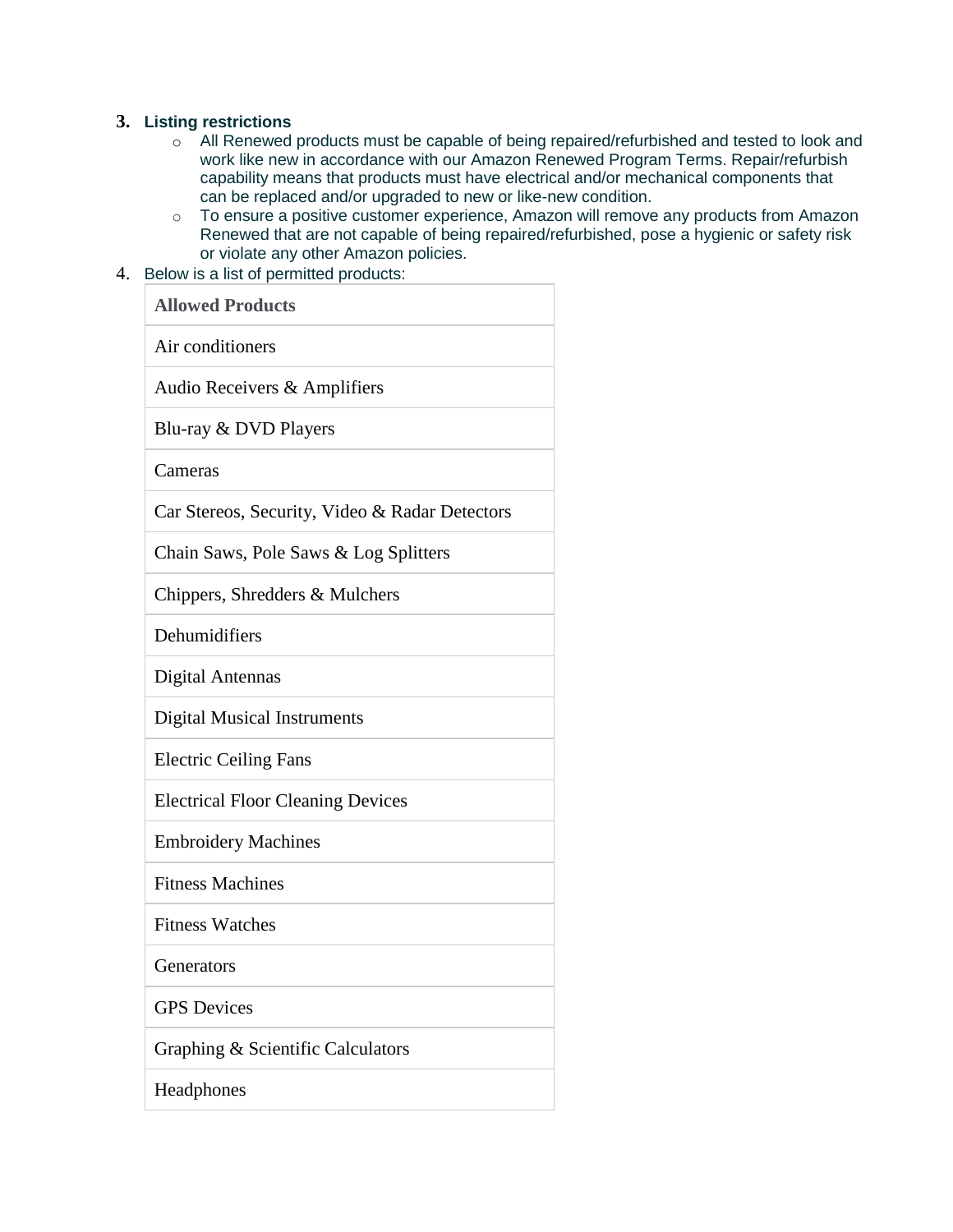| Headsets                                     |
|----------------------------------------------|
| <b>Space Heaters</b>                         |
| Home Stereo Equipment                        |
| Home Theatre Systems                         |
| Irons                                        |
| <b>Electric Kitchen Appliances</b>           |
| Powered Lawn Mowers, Hedge Trimmers & Edgers |
| <b>Media Players</b>                         |
| Microphones                                  |
| <b>Monitors</b>                              |
| <b>Outdoor Blowers &amp; Vacs</b>            |
| Personal Computers (PC)                      |
| PC Drives and Graphics Cards                 |
| PC Keyboards, Mice, Gamepads & Webcams       |
| PC Motherboards                              |
| PC Powerline Network Adapters                |
| PC Network Repeaters                         |
| PC Digital Internal Power Supply             |
| PC Processors                                |
| <b>PC</b> Servers                            |
| <b>PC</b> Monitors                           |
| <b>PC Network Switchers</b>                  |
| Routers                                      |
| Modems                                       |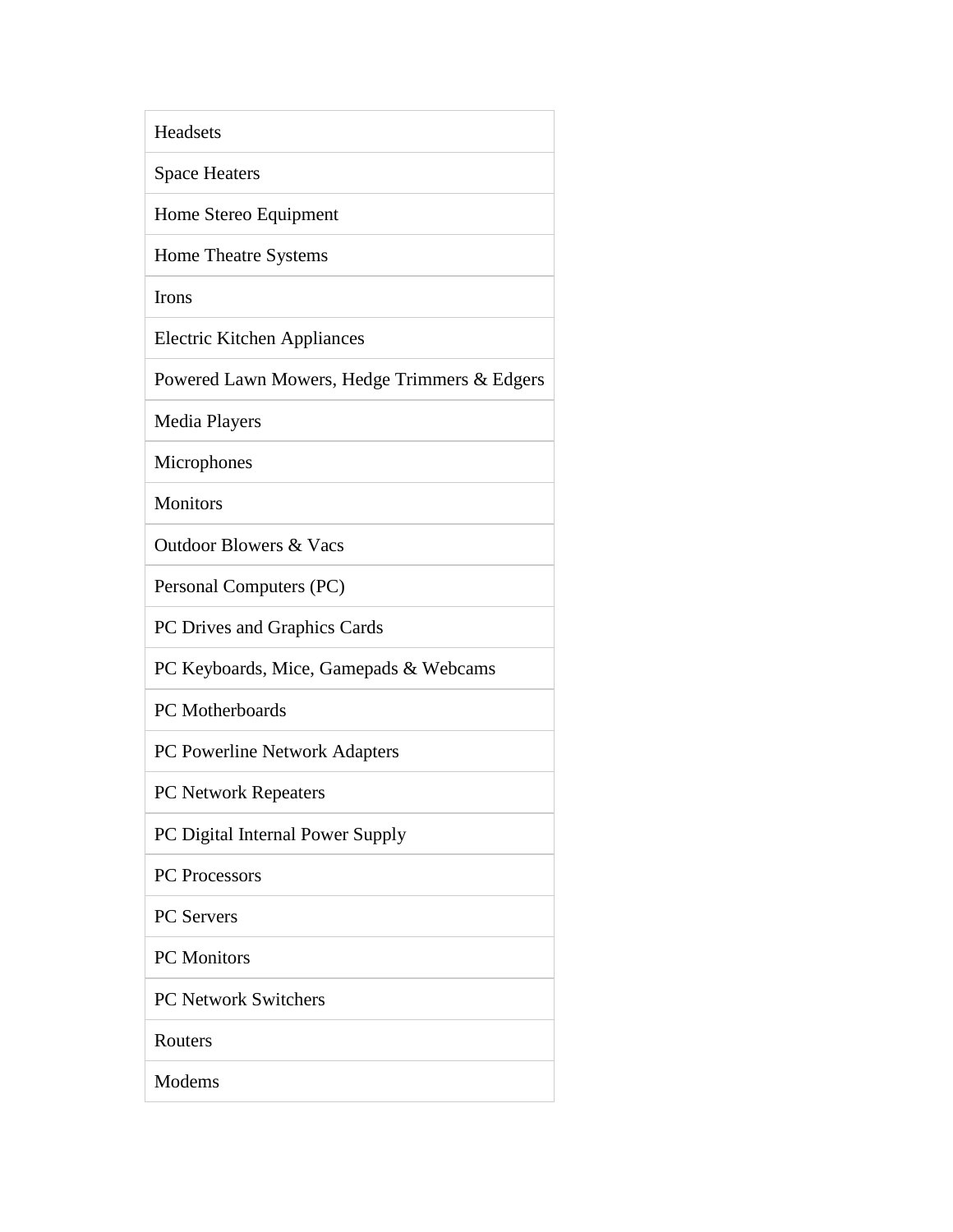| <b>Cell Phone Devices</b>                  |  |  |
|--------------------------------------------|--|--|
| <b>Pneumatic Tools</b>                     |  |  |
| Portable Media Players                     |  |  |
| Power Tools, Power Drills & Power Saws     |  |  |
| <b>Pressure Washers</b>                    |  |  |
| Printers                                   |  |  |
| Projectors                                 |  |  |
| Refrigerators                              |  |  |
| <b>Scanners</b>                            |  |  |
| Security Cameras & Systems                 |  |  |
| <b>Sewing Machines</b>                     |  |  |
| <b>Shredders</b>                           |  |  |
| Smartwatches                               |  |  |
| <b>Snow Throwers</b>                       |  |  |
| Sound & Recording Equipment                |  |  |
| Soundbars                                  |  |  |
| <b>Speakers</b>                            |  |  |
| <b>Tablets</b>                             |  |  |
| <b>Televisions</b>                         |  |  |
| Thermostats                                |  |  |
| <b>Universal Remote Controls</b>           |  |  |
| Vacuums                                    |  |  |
| Video Cameras                              |  |  |
| <b>Video Game Consoles and Controllers</b> |  |  |

5. Pricing